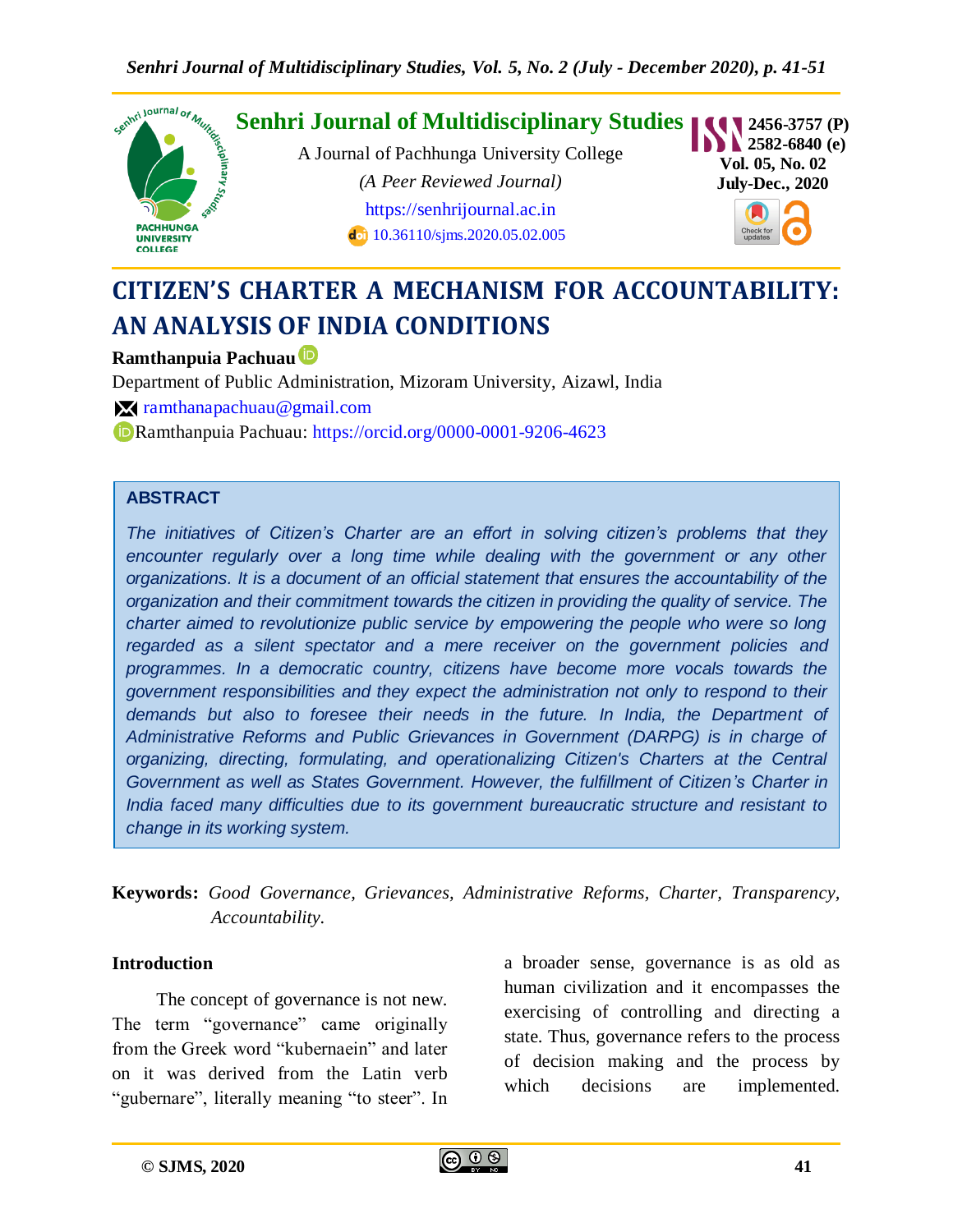Governance directs the power holder, decisions maker, the manner in which individuals make their opinion and desire perceived; in what manner the decision is implemented and administered (Michael, 2014).

Traditionally, governance is correlated with the government. In many works of literary texts, the word governance and government are frequently used identically corresponding to each other. But the political scientists in 1980s had broadened the meaning of governance. It includes not only a person acting on behalf of the government but also civil society personnel. In modern days, three sectors were included in governance; the civil society (nongovernmental organizations), the private sector (households and companies) and the public sector (state personnel and institutions). In the process of governance, these three sectors have been working closely associated with each other. Thus, essentially citizens need to be consciously aware of the need and importance for good governance which will lead to the empowerment of the people and sustainable development.

# *Conceptual Framework of Good Governance*

The World Bank in 1992 has formulated for the first time the conceptual framework of "good governance". It was defined as "manner in which power is exercised in the management of a country"s economic and social resources for development". In the World Bank Report paper titled 'Governance and Development', Good Governance was regarded as the

central theme of creating and sustaining an environment, that will promote and sustain the strong and comprehensive process to reduce disparities for meeting the needs of all the communities. This approach of development is an essential component of sound economic policies and administration.

Based on the variation of the subject, the context of the term 'good' is used with great flexibility. Therefore, the term good governance has been covered many aspects like adequate and effective people participation, human rights, the supremacy of the law, multi-stakeholder partnership, responsible and accountable procedure, diversified and multi-party political system, transparent and responsive institutions, an efficient and effective public sector, constitutionality, easily available data to acquire knowledge, education and information, social and political empowerment of people, impartiality, and attitudes and values that foster responsibility, solidarity and tolerance.

After World Bank formulated the notions of good governance in 1992, it has been recognized as an essential mechanism for administration of the nation to provide sustainable development and citizen-centric administration in a country. Base on the World Bank framework of Good governance, it has eight (8) major features such as responsive, accountable, effective and efficient, consensus-oriented, transparent, participatory, equitable and inclusive and follows the rule of law (Sheng, p.1). It guarantees a reduction of corruption, the opinion of minorities is given consideration and then the views and desire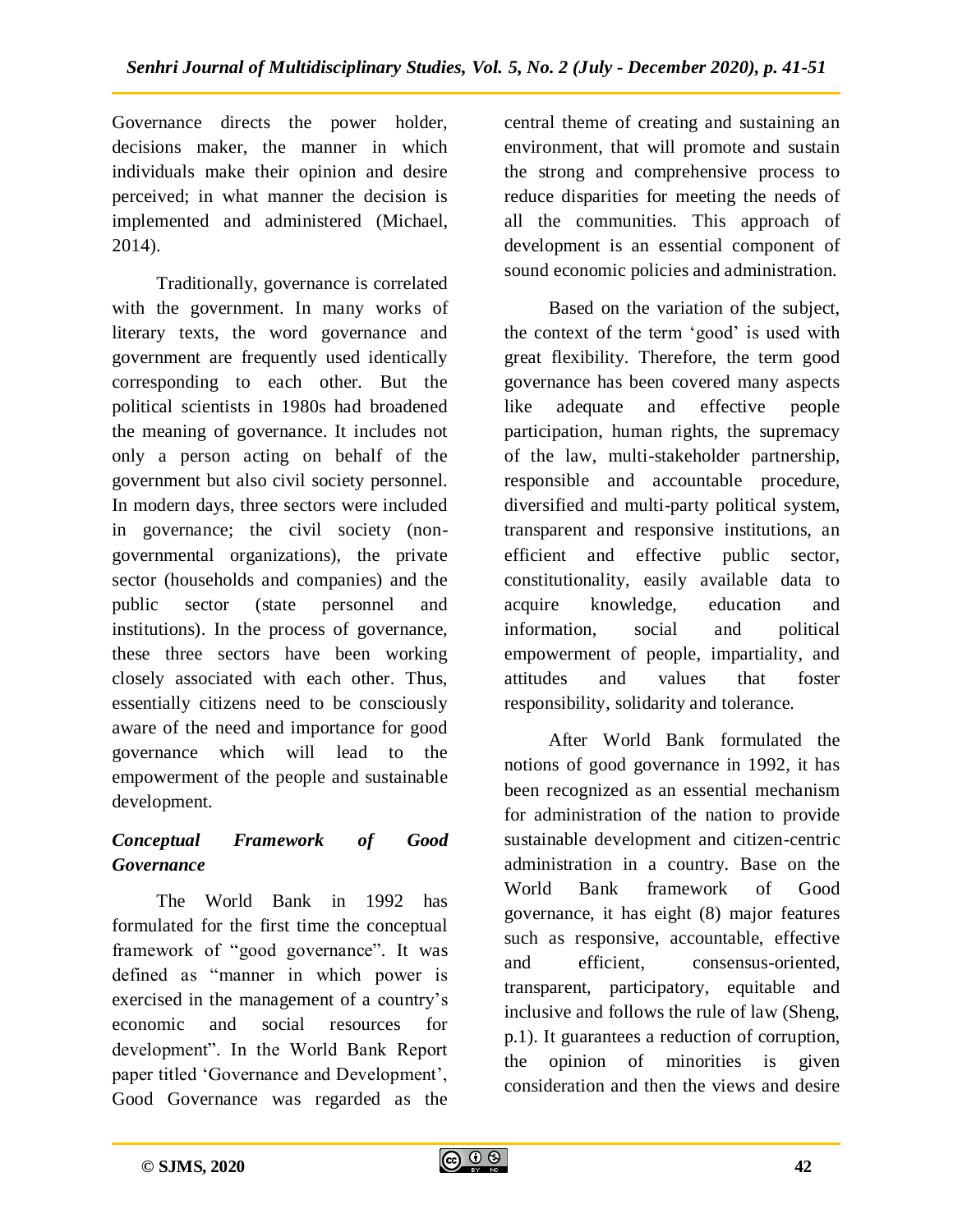of a vulnerable section of society are given importance in the decision-making. It also gives responsive administration to society for their present and future needs.

#### **Transparency for Good Governance**

One of the basic principles of good governance is transparency, which aims for public perception into the duties and works of administrative institutions. Citizens should have an awareness and empowerment to examine the administrative actions and performance of the government. To scrutinize the administrative actions, there has to be a reliable mechanism for monitoring and evaluation system for any decision-making process which have directly or indirectly affected the citizens. Meanwhile, the regulations pertaining to the process of exercising citizen rights to inspect the administrative action should also be made available in an understandable way. Therefore, the citizens would be able to have a general understanding of their rights with regard to transparency governance.

The system of transparency and accessibility of information to the people can be classified into two such as proactive transparency and reactive transparency. Proactive transparency means that any information which has public importance was published even before it was required by the public. The hypothesis of proactive transparency is that information of public importance belongs to the public. The Public Administration thinkers and international organizations like the World Bank beliefs that the universal right of the public is to know about the nature and process of proactive transparency in the administrative

system. Meanwhile, reactive transparency also deals with the rights of the citizens regarding publish of information which has the public's importance, but in this case, it is carried out only after popular demand.

#### **Concept of Administrative Accountability**

To break down the literary meaning of the word "administrative accountability", Business Dictionary explains the meaning of accountability as, "It is an obligation of an individual or an organization to account for its activities, accept responsibilities for them and to disclose the results transparently. It also includes the responsibilities for money and other entrusted authority". In Cambridge Dictionary, the word administrative is "relating to the arrangement and work that is needed to control the operation of a plan or an organization". Therefore, the word administrative accountability means the obligation of the administrator to fulfill its responsibilities transparently and disclose the result of an operational plan in an organization.

The government can be considered the outcome of gradual change in the system of administration in the society. Historically, a group of people came together with a common political idea formed a political community for creating a higher quality of management and administration to meet their common needs. In a democratic system of government, administrative accountability has distinctive involvement. The concept of accountability and its mechanism is considered an important part of the efficiency and effectiveness of governance. It suggested that the people elected representatives must give explanations of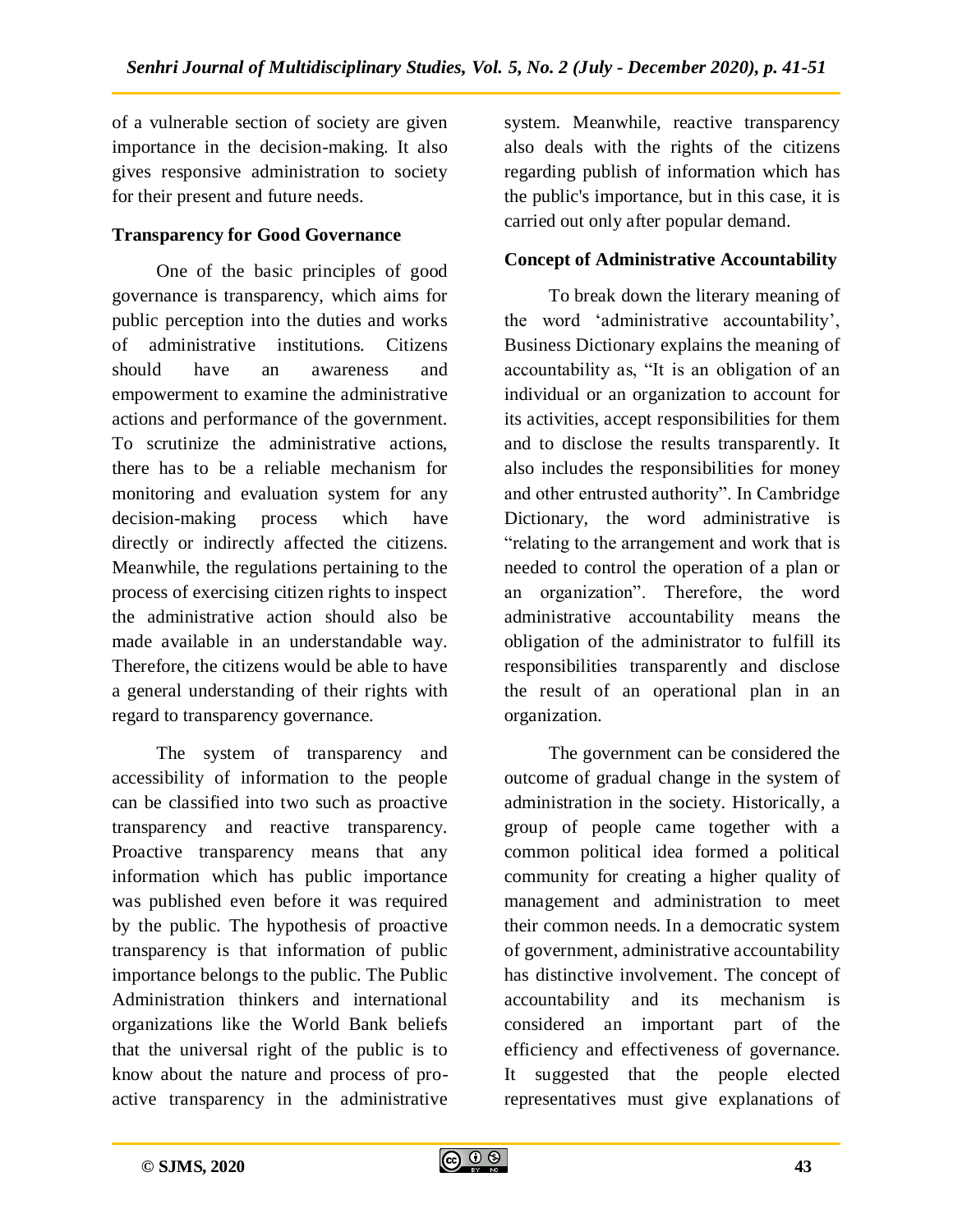the electorate for all the policies and actions taken for their administration. It plays a significant role in providing administrative liability and responsibility in a democratic form of government. Therefore, accountability needs to be a sensible act of public representatives as it is one of the basic foundations for establishing a quality democratic form of government.

In a democratic state, administrative accountability can be broadly divided into three categories. Firstly, Political accountability focuses on the accountability of the administration to the political executives in the first instance. The bureaucrats work as an advisor to the political executive on matters connected with policy execution and policy formulation. Secondly, Legislative accountability which focuses on the political executive to be accountable to the legislature this includes the rights of any policy decisions taken by the political executive were questions in the Parliament to check and keep discipline in the administration. Thirdly, Judicial accountability where citizens were provided necessary legal rights to challenge the policy decision as well as the administrative decisions of the government.

Thus, it is clear that the administrative accountability is a mechanism to ensures the affairs of the government are conducted with due regard to the interest of the public. It ensures that all actions and decisions taken by the public officials were subject to oversight and to guarantee the objectives stated are met. While the administrator may delegate many of their responsibilities, but

they cannot delegate their accountability and they must be aware and abide the rules and regulations that there will be no weakness in the administration and thereby transparency and integrity will be obtained in the government.

# **Historical Background of Citizen's Charter**

The three important aspects of good governance are transparency, accountability and responsiveness in the governance. The initiatives of Citizen"s Charter are an effort in solving citizens problems that they experience repeatedly over a long time while dealing with the government or any other organizations. It is a document of an official statement that ensures the accountability of the organization and their commitment towards the citizen in providing the quality of service.

The British Prime Minister, John Major took initiatives of formulating Citizen"s Charter for the first time when he became the leader of the Conservative Party in 1990 and was announced to the public in 1991. Citizen charter aimed to revolutionize public service by empowering the people who were so long regarded as a silent spectator and a mere receiver on the government policies and programmes. The main mission of the Charter was to make transparent and comprehensible to the citizens how government administration and other related institutions were executing the delivery of public services. In short, it aims to make public servants and public service providers accountable to the public on the standard of service they were delivering.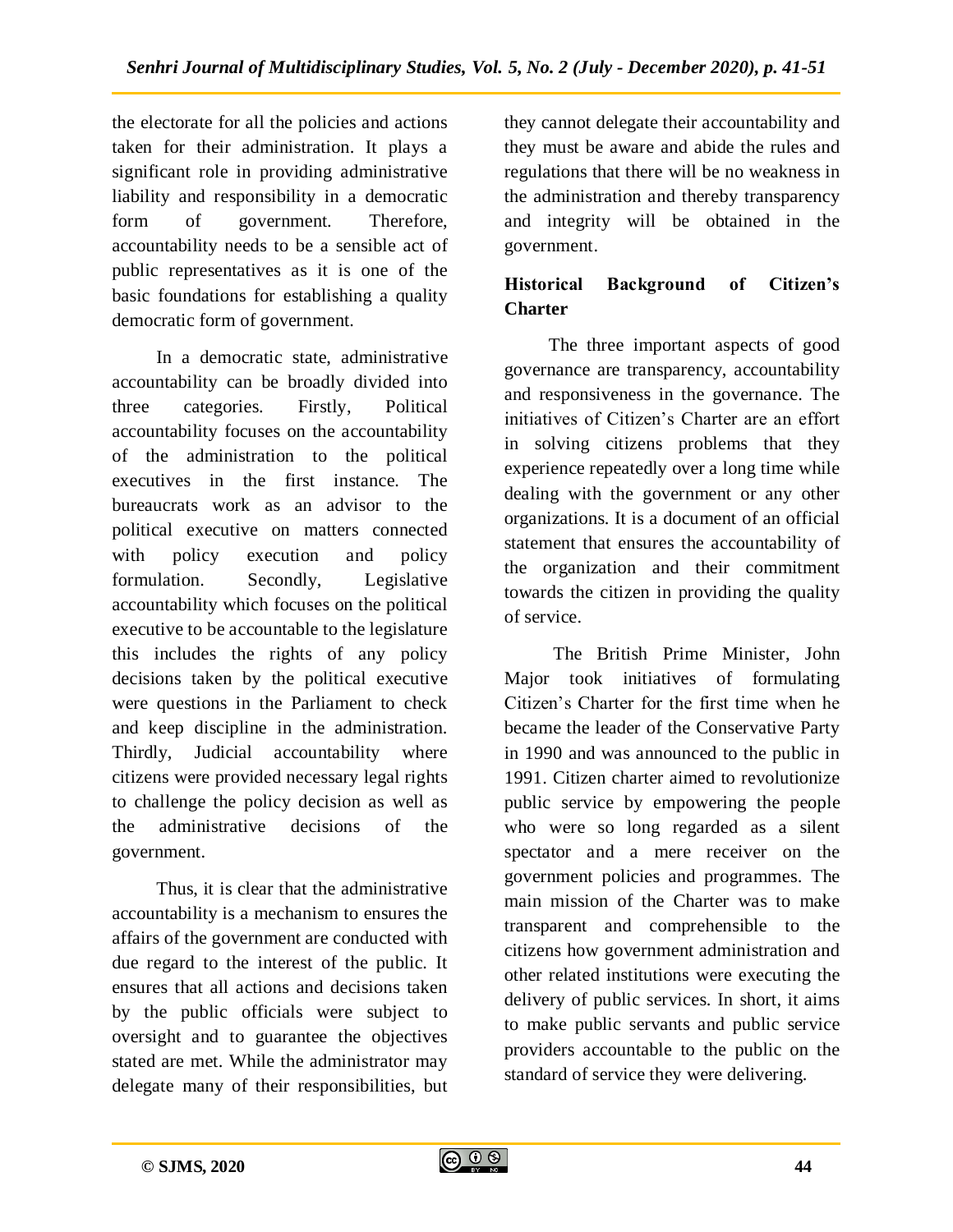The government report which introduced the Citizen"s Charter in 1991 has opened with this statement "All public services are paid for by individual citizens, either directly or through their taxes. They are entitled to expect high-quality services, responsive to their needs, provided efficiently at a reasonable cost. When the state is engaged in regulating, taxing or administering justice, these function too must be carried out fairly, effectively and courteously" (Castellani, 2017).

The proposal report of the Citizen"s Charter scheme was a comprehensive document. It discussed the prevailing practices in the government administration, the regulatory functions of the government over the privatized sectors, the use of research and trials in the production, outsourcing of public service to improve the quality-of-service delivery, and future legislation on the privatization of some government sectors. One of the most peculiar aspects of these proposals was it recommends establishing Citizen"s Charters. Based on the proposals, every public service institution would be required to publish a charter, with the aims of enabling citizens to learn and decide the acceptable standards of any public service institution and to inform the citizens about the process of complaining and obtaining their redress in case of the service given was not up to the acceptable standard. Therefore, Citizen"s Charters would empower the public who were depended on the government services by making sure that they acquire a quality service which they were entitled to receive (Castellani, 2017).

The scheme of Citizens' Charter has entitled every citizen a six-key precept on carrying out public services by the government. They were:

- a) Setting up of standard quality and issuing of clear-cut quality for services and the publication of real performance and implementation against these standards;
- b) Providing detail information and responsiveness in the provision of public services;
- c) Providing a choice of service delivery and periodic consultation with the citizens.
- d) Maintaining public servants' civility, courtesy, friendliness and helpfulness to the citizens;
- e) To take corrective actions in relations to redress mechanism, well-publicized and user-friendly system of complaints procedures;
- f) Providing efficient service delivery which is economically sound and has value for money within the affordable limit of national resources.

The introduction of Citizen's Charter in the United Kingdom has initiated a substantial engrossment on many countries and have implemented similar schemes such as Australia have started Service Charter in 1997, Belgium started Public Service Users' Charter in 1992, Canada have Service Standards Initiative in 1995, France started Service Charter in 1992, India started Citizen"s Charter in 1997, Jamaica Citizen"s Charter in 1994, Malaysia Client Charter was introduced in 1993, Portugal named it as The Quality Charter in Public Services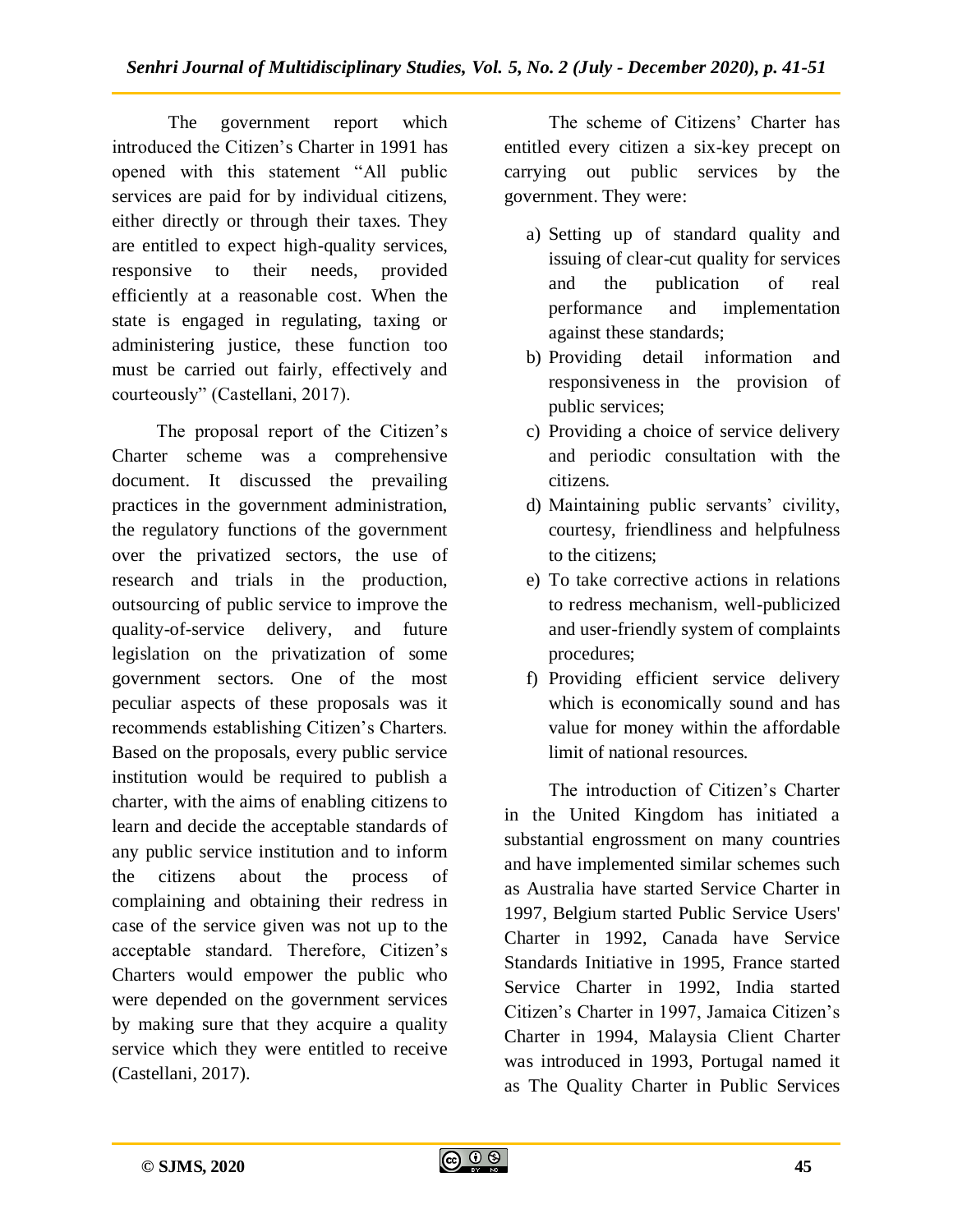and started in 1993, and Spain has The Quality Observatory in 1992.

# **Citizen's Charter in India**

Interestingly, in the field of economic development and literacy rate, India has notable progress. The decadal growth rate of literacy in India rose from 52.21 in 1991 to 64.83 in 2001 (in 2011 it became 74.04). This has made the citizens in India progressively conscious of their rights from the government. These conditions have made citizens become more vocals towards the government responsibilities and they expect the administration not only to respond to their demands but also to foresee their needs in the future. This progressive evolution has created a situation where a consensus was evolved in 1996 for an effective and responsive administration in India. After a series of the conferences were held, the councils were formed to empower the citizens in relations to the public service delivery.

# *Chief Secretaries Conferences (1996)*

In November 1996, the Prime Minister of India H.D. Deve Gowda has inaugurated a conference of Chief Secretaries with the theme of "An Agenda for an Effective and Responsive Administration" intending to ensure responsive, accountable, transparent, decentralized and people-friendly administration at all levels. The objectives of the conference were bringing back the confidence of the people through him partial treatment in the administration against the prevailing frustration and dissatisfaction and to make more systematic, well organized, upright, accountable and citizen-friendly on

public services. The Conference aims to introduce the popular policy prescription for a responsive and effective administration. They advocated that accountability should be explicated in a broader perception relating to the public contentment and responsive delivery of services. The introduction of Citizen"s Charter was decided to implement on phase-wise to all the public service institutions by providing entitlement to citizen on public services. The conferences also discussed joint participation of consumer protection groups and citizen voluntary organizations, promotion of extensive publicity to the acceptable standards of performance, quality of service, service delivery on time, cost of service, etc. Lastly, further strengthening of independent inspection and evaluation regularly on the performance of public service institutions was also taken up in this conference (Jain, 1999)

# *Chief Minister Conference (1997)*

To follow the event of Chief Secretaries Conference, an "Action Plan for Effective and Responsive Government' at the Central Government and State Government was the main theme of discussion at the Chief Minister Conference which was held on  $24<sup>th</sup>$  May, 1997. The Union Home Minister, Finance Minister, Law Minister, and Minister of State for Personnel, Public Grievances & Pensions, Cabinet Secretary, Chief Secretaries of the state and union territory, and senior officials in the Government of India have attended the conference and it was presided over by the Prime Minister. The delegates have concurred that an action must be taken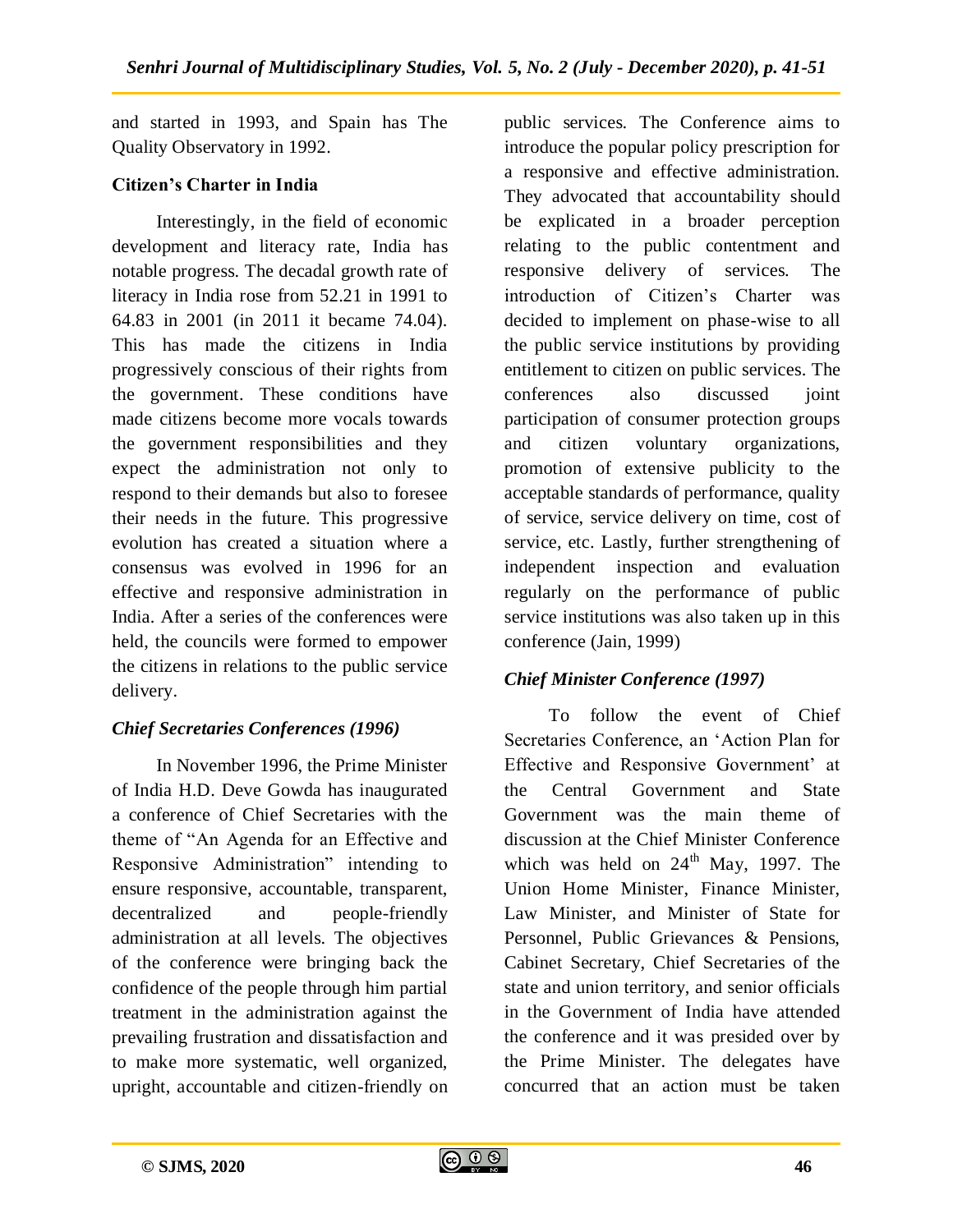promptly to remove the cause of nonconformity and to bring back the faith of the people in the equity, impartiality, integrity and responsiveness of the government administration. The three main areas of Action Plan that were discussed in the conference were: 1) measures for implementing accountable and citizenfriendly administration 2) measures to secure and assure transparency in the administration and providing the "right to information" to citizens and 3) measures to create clean records government institutions and motivated civil servants. Under these areas of discussion, the conference addresses that the Central and State Government would work out a plan to create Citizens" Charter starting with those departments which have a large public interface and followed by other government institutions. The Citizen's Charter would describe the acceptable standard of service and time limits of service delivery that the citizens can reasonably expect, the directions and process of grievances redressal system and provisions for periodic audit process involving the citizens and consumer protection group. Under the Chairmanship of Cabinet Committee, the implementation committee for Citizen"s Charter was set up to prepare a plan for implementing the recommended Action Plan. A notable step taken for implementing Citizen"s Charter was that under the Chairmanship of the Secretary drawn from Ministries or Departments which have a considerable public interface, a core group was formed to assist the implementation committee in finalizing the Charter. Finally, the sincere efforts of the implementation committee and

Department of Administrative Reforms and Public Grievances (DARPG) at the Central Government, Forty-Three (43) Citizen's Charter had been finalized by the end of the financial year 1997-1998 by several Central department and agencies, and Fourteen (14) Charters by the government of Tamil Nadu and National Capital Territory i.e. Delhi and Haryana (Jain, 1999).

In India, the Department of Administrative Reforms and Public Grievances in Government (DARPG) is in charge of organizing, directing, formulating, and operationalizing Citizen's Charters at the Central Government as well as States Government. It frames the guidelines of the Charters and the methods of formulating the frameworks were passed on to government departments and agencies for enabling them to formulate distinct and effective charters. While framing the Charter, the government agencies at the Centre and State levels were advised to constitute a task force with representation from consumers, higher-level personnel in management and the technical and skills staff in an organization. After a series of deliberations and careful considerations, the Citizen"s Charter in India has incorporated six (6) elements such as providing vision and mission statement, publishing clear information on business transacted by the organization, a clear indication of details of clients, details of services provided to each client group, clear information on grievance redress mechanism and its access; and finally, to fulfill the expectations from the clients. These six elements are expected to be incorporated on the Citizen"s Charter at the Central Government and the State Governments.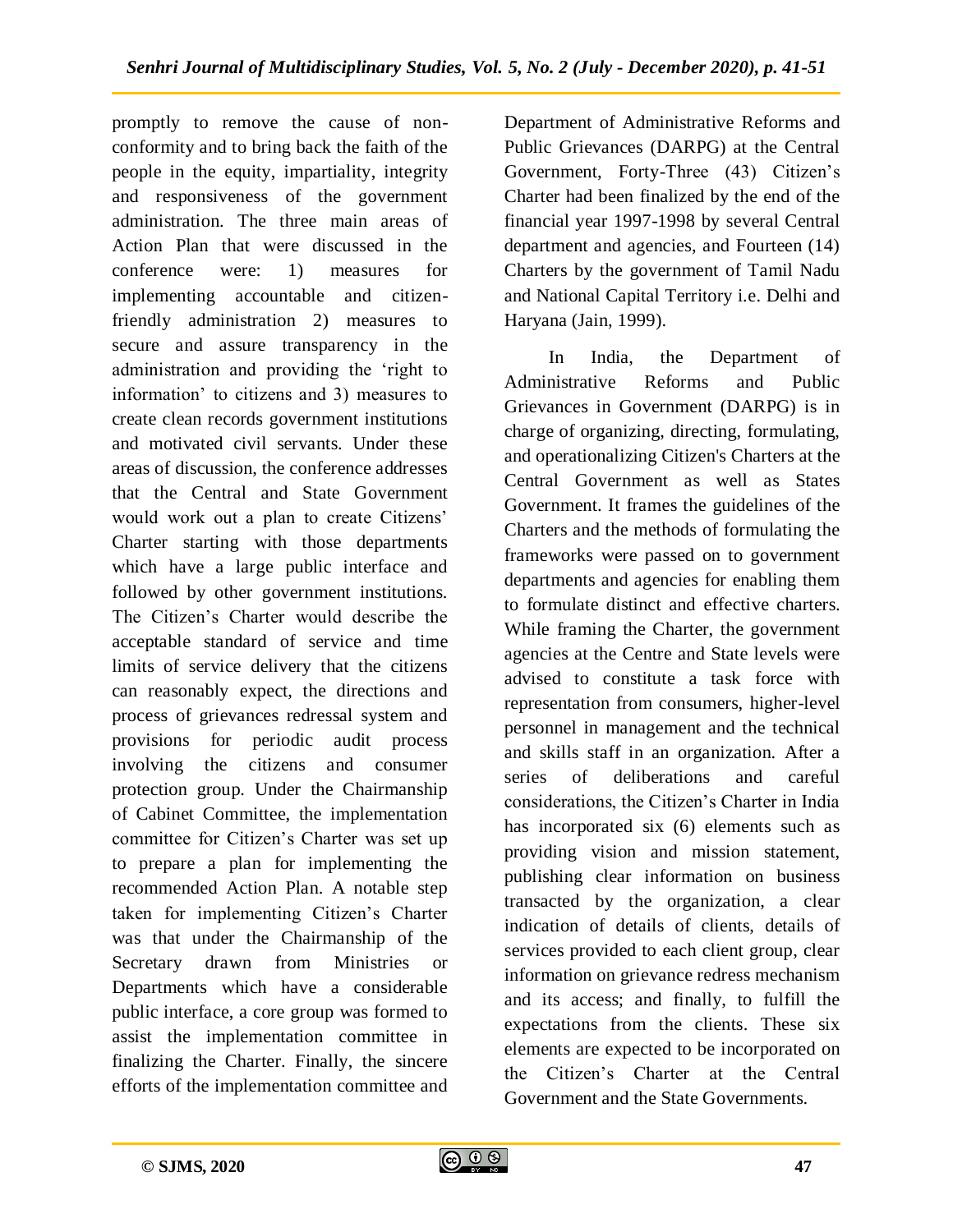# **The Experience of Citizen's Charter in India**

In India, Citizen"s Charter has presently been in place for over more than two decades especially in the Central Government. The similar principles of Central Government Citizen"s Charter were implemented in several States and Union Territory such as Bihar, Madya Pradesh, Chhattisgarh, Himachal Pradesh, Delhi, Jammu and Kashmir, Rajasthan, Punjab and Uttarakhand (Yadav, 2011). The Government of India has developed a comprehensive website of Citizen"s Charter launched by the Department of Administrative Reforms and Public Grievances (DARPG) on  $31<sup>st</sup>$  May, 2002. This incorporated the Citizen"s Charters issued by various department and agencies at the Central Government, State Governments and Union Territories. In November, 2020, the Government of India Citizen"s Charter website listed 98 Central Government Charter, 25 State Government Charter, 110 Central Nodal Officers on Citizen"s Charter, and 31 State Nodal Officers.

Since the introduction of Citizen's Charter in India from 1997, the framing of the charter was made voluntary. The main focused of the Citizen"s Charter was creating a publish commitment of public agency containing the detail information of the services and clear indications of the timeline for delivery of such services. The practice of framing the Citizen"s Charter gradually spread from Central Ministries and Departments to States Government agencies. However, in terms of coverage, its

scope, redress mechanism, the process of grievances system and the necessary information for the citizens, there is a great variation in formulations of the Citizen"s Charter. Various charters are very concise and some are detailed, many charters do not provide any information about the redress functionaries while some are comprehensively framed. In most cases, provision is absent for any compensation for any loss or damage suffered by citizens in the absence of targeted services not being provided by the concerned agencies (Jain, 119). Therefore, the vast majority of its principles were remained incapable, unproductive, and dormant. In 2005, an initiative named "Sevottam" was created as a service excellence model for improving the Public Service Delivery and to give a new impetus to the application of Citizen"s Charter. This new model has been successfully tested in a few selected public service institutions under the Central Government and States Government and is being significantly extended to more institutions. The sequel of strengthening the provisions of Citizen"s Charter, a web-based portal service called "Centralized Public Grievance Redress and Monitoring System (CPGRAMS)" was launched in the year 2007. This web-based portal service created a platform for citizens to complain about the failure of service delivery within the stipulated time.

However, with the absence of enforceable law by the court in respect to effectively implementing Citizen"s Charter for any organizations, government and public officials, it was visible that the effect was diffuse and restricted. In these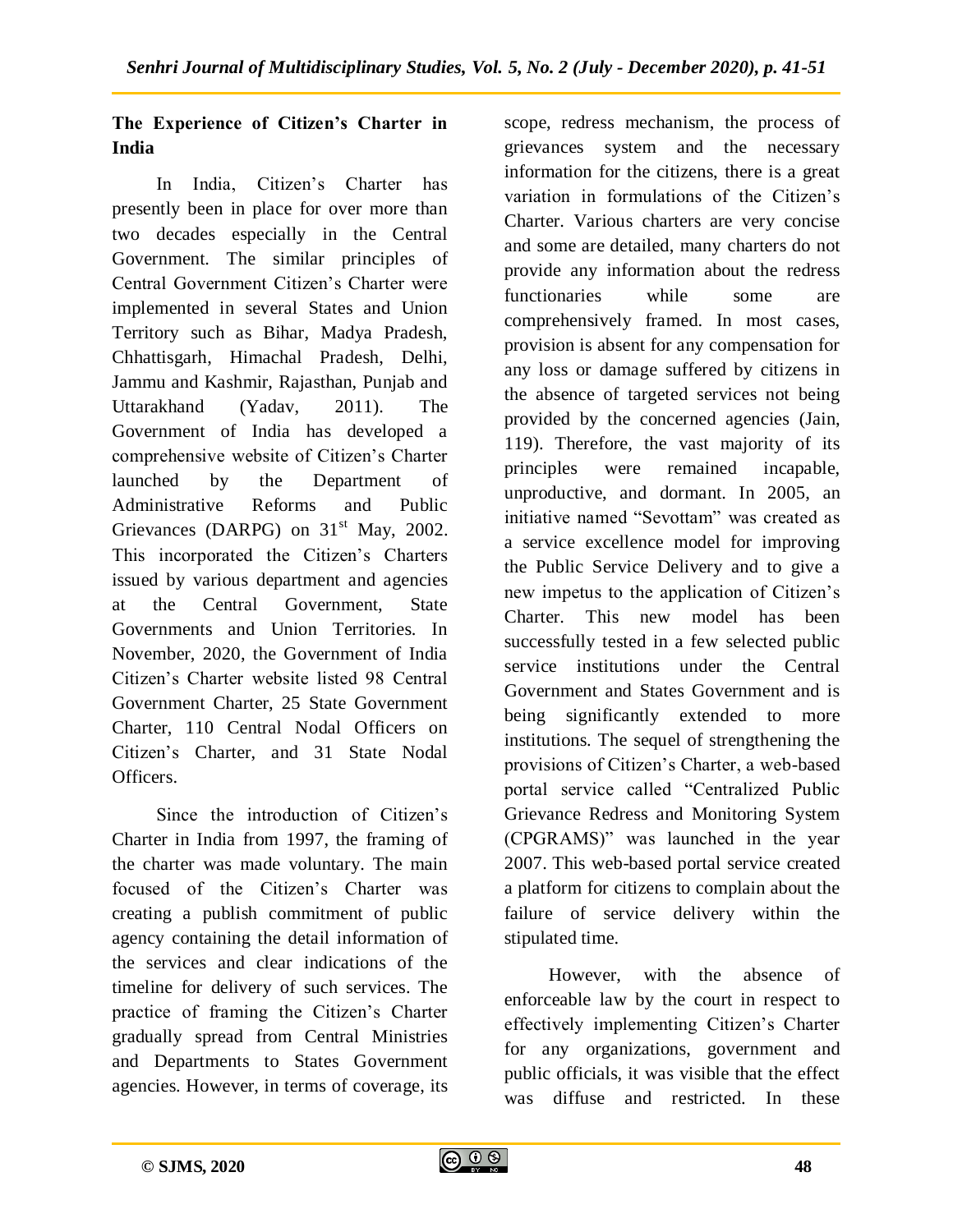circumstances, the need for integrating Right-based approach was felt to make Citizen"s Charter as statutory rights for giving the citizens a right to get delivery of services on time. Given the aforesaid, in 2011, the "Right of Citizens for Time Bound Delivery of Goods and Services and Redressal of their Grievances Bill" was initiated in Lok Sabha. This Bill includes constitutional bodies, statutory authorities, public-private partnership, Non-Governmental Organizations which were considerably funded by the government and the sectors that provide public service under a statutory obligation. The main focal point of the Bill is it seeks to implement timebound delivery of goods and services by instigating compulsory publications of Citizen"s Charter for every public authority within six months of the commencement of the Act. In case of failure to get service delivery within the time frame, the commissioner can impose a maximum of Rs 5000 to the concerned official. However, the Bill was lapse due to the dissolution of  $15<sup>th</sup>$ Lok Sabha.

After experiencing Citizen"s Charter in India for more than two decades, the present condition can be critically evaluated based on the Second Administrative Reform Commissions finding. The Commission evaluation brought out that measurable standard of service delivery is hardly given in the charter and the acceptable quality of service is inadequately defined. Thus, it becomes very difficult to monitor and evaluate whether the level of service has been achieved a desirable standard. Meanwhile, most of the Citizen's Charters are a wordy expression and contained a

promise that was vague and meaningless. In most cases, when there is a failure of service delivery, citizens found it very difficult to get compensation. Citizen"s Charters are hardly amended by service institution to cope up with changing environment and time and importantly while drafting the charters, there use to be an oversight in considering the essential requirements of senior citizens and disabled. The Commission also highlighted that the success of Citizen"s Charter was limited by lack of public awareness.

## **Concluding Observation**

It is obvious that Citizen"s Charter was implemented in India in view of empowering the citizens by making the administration more transparent and accountable which will lead to good governance. The most productive facet of the charter is an obligation of disseminating information related to basic principles, organizational objectives, their particular role and functions of public service to the public as its main emphasis (Jain, 1999). However, the fulfillment of Citizen's Charter in India faced many difficulties due to its government bureaucratic structure and resistant to change in the working system at the Central and State Governments. Therefore, while formulating the Citizen's Charter, the following observation has to be kept in mind in order to attain the real objectives and key principles involved in the programme.

## *Maximum Satisfaction of the People*

Citizen"s Charter is originally a service-based programme. Therefore, the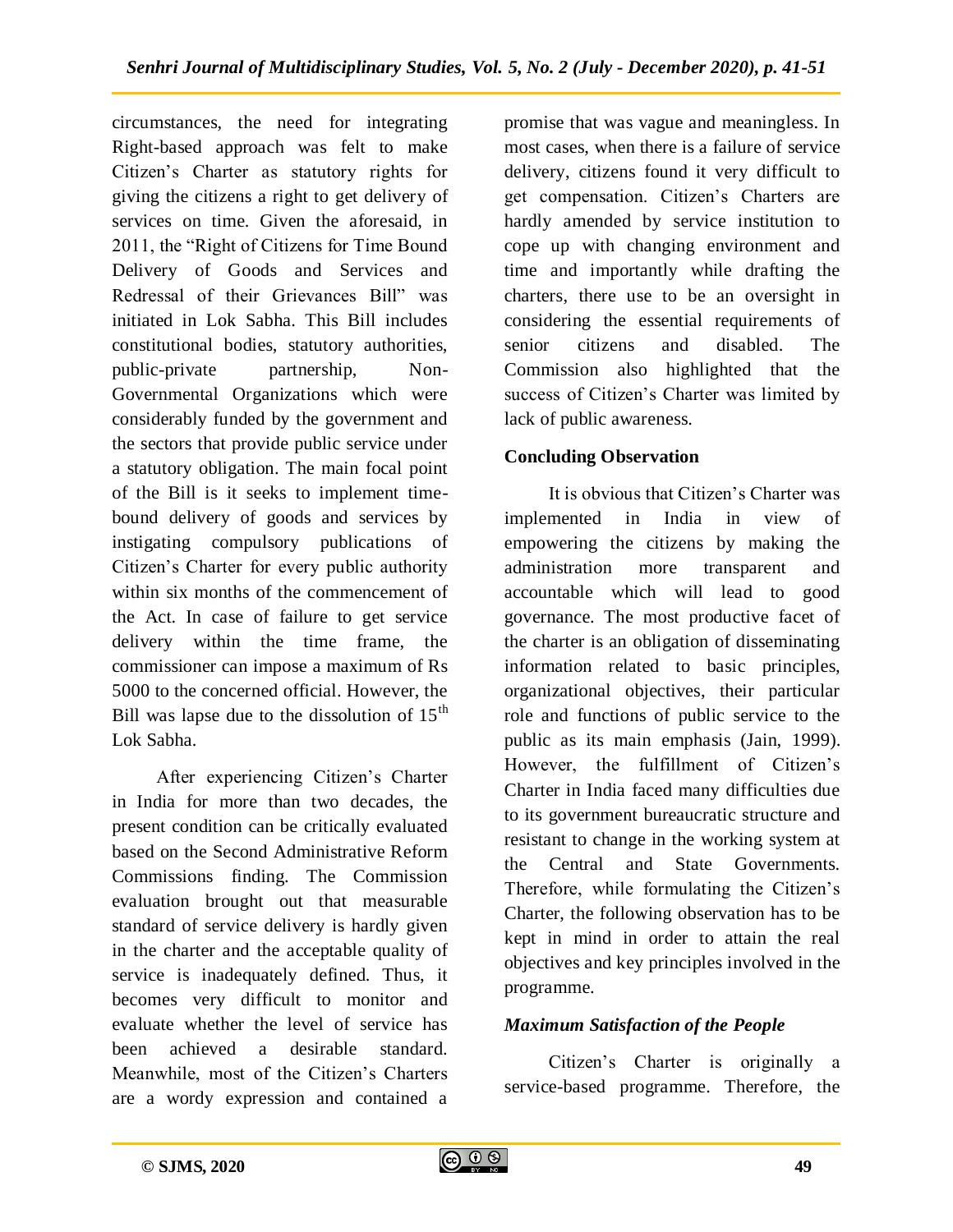Charter should be based on the people and its intention must be providing the highest contentment of the people"s through service delivery of their need. The framework of the Charter itself has to formulate a clear system and mechanism of ensuring redress the citizen's grievances, explanation of the policies and programmes, an apology of not meeting the expected standards, and if it was necessary compensation schemes were made when things went wrong. The original framework of Citizen"s Charter emphasized citizen as consumers which give a clear recognition of the customer in the delivery of public services.

## *One Size Does Not Fit All*

As it was rightly recommended by the Second Administrative Reform Commission, the decentralization of framing Citizen"s Charter should be accorded to Central and State level public authorities while the central administration layout only broad guidelines. It must be less centralized, more diffuse in its operation and each unit in an organization has to frame independent charter under the guidelines of the main organization"s charter. In view of the decentralization of the programme, the Charter should be framed as close as possible to ground reality and the local condition. In this case, a publication of commitment in a local language can be the first step.

## *Effective Redressal Mechanism*

The Citizen"s Charter should distinctively bring out the corrective measures, the punishment or compensation in case of failure in meeting the standard

quality provided in the published commitment of an organization. The name of the officials or organizations that were responsible for the delivery of service should be clearly mentioned and in case of failure of service delivery at the stipulated time, the redressal in charge should give a penalty to the concerned authority or reasonably compensate the citizen.

## *Free from Bureaucracy Influence*

In a complex bureaucratic system like India, it is important to keep the charter away from political and democratic influences in order to make the charter in a free and fair manner to all irrespective of status and positions. It needs to have a regular monitoring board which are as well free from political and bureaucratic influences.

# *Legally Binding Charter*

The present Citizen"s Charter has not provided a formal legal entitlement for the citizens. In the case of India, it is merely a publication of principles and commitment from the organization in providing public services. This is one of the major drawbacks of the charter. Legally binding and enforceable under the court of law will strengthen the charter and it will provide greater accountability.

## *Training of the Personnel*

The employee responsible for this programme should have proper training in order to have an effective functioning of the charter. The personnel should be aware of the spirit and the content of the charter. It is important that the restructuring of the